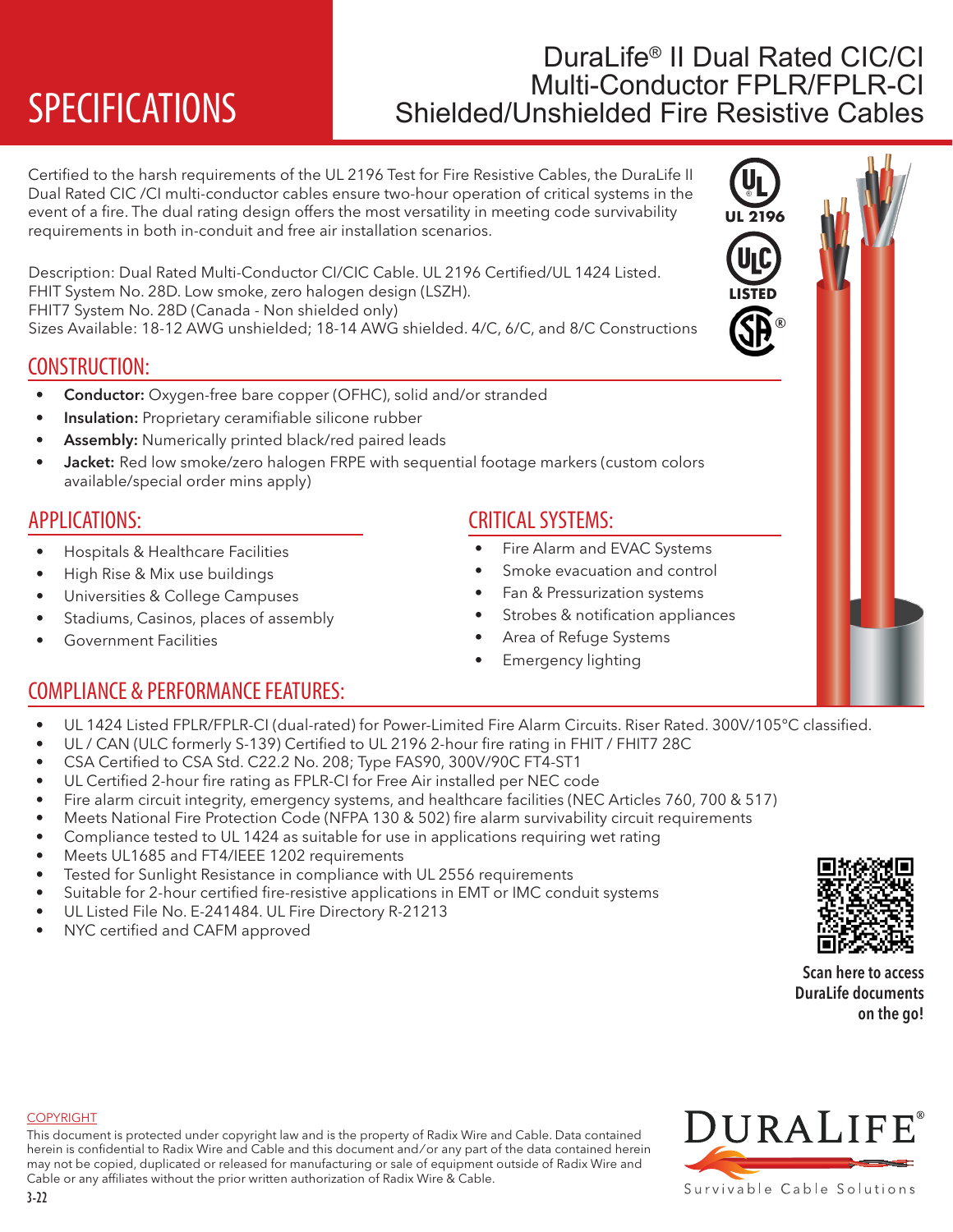# DuraLife<sup>®</sup> II Dual Rated CIC/CI<br>Multi-Conductor FPLR/FPLR-CI SPECIFICATIONS Shielded/Unshielded Fire Resistive Cables

## HARDWARE CERTIFIED: (Refer to DuraLife®II Multi-Conductor Installation Guide for additional details)

- EMT/IMC Conduit: Wheatland/Western Tube
- EMT/IMC Conduit: Allied/Columbia (*EMT: E-Z Pull Brand*)
- NEMA 1 Splice Enclosure/Pull Box: Eaton/Cooper
- Pulling Lubricant: Polywater LZ
- Connectors and Couplings:
	- » *Compression* Cooper Crouse-Hinds (EMT); Hubbell-Raco (EMT/IMC)
	- » *Set Screw* Hubbell-Raco (EMT/IMC)
- Splice Connector: 3M Butt-Type Crimp Terminals
- Splice Tapes 1": 3M Silicone; St. Gobain Fiberglass Tape

| <b>RADIX P/N</b>  | AWG/<br><b>COND.*</b> | <b>SOLID OR</b><br><b>STRANDED</b> | <b>NOMINAL O.D.</b><br>(INCH) | <b>COND. RESISTANCE</b><br>(OHMs/FT) | NOM.CAP.<br>(pF/FT) (per pair) | <b>EMT/IMC UNSHIELDED MAX CABLE FILL</b><br><b>ALLOWANCE</b> (for in-conduit installations per FHIT 28D) |                |                |                |                |  |
|-------------------|-----------------------|------------------------------------|-------------------------------|--------------------------------------|--------------------------------|----------------------------------------------------------------------------------------------------------|----------------|----------------|----------------|----------------|--|
|                   |                       |                                    |                               |                                      |                                | $\frac{3}{4}$ "                                                                                          | 1 <sup>n</sup> | $1\frac{1}{4}$ | $1\frac{1}{2}$ | 2 <sup>n</sup> |  |
| CTU18A0103        | 18/3C                 | Solid                              | .330''                        | 6.48                                 | $\overline{\phantom{a}}$       | $\mathbf{1}$                                                                                             | $\overline{2}$ | 4              | 6              | 10             |  |
| <b>CTU18A0104</b> | 18/4C                 | Solid                              | .366''                        | 6.48                                 | 14.4                           | $\mathbf{1}$                                                                                             | $\overline{2}$ | 4              | 6              | 10             |  |
| CTU18A0105        | 18/5C                 | <b>Solid</b>                       | .410''                        | 6.48                                 | $\overline{a}$                 | 1                                                                                                        | 1              | 3              | 4              | $\overline{7}$ |  |
| CTU18A0106        | 18/6C                 | Solid                              | .444"                         | 6.48                                 | 14.4                           | $\mathbf{1}$                                                                                             | $\mathbf{1}$   | $\overline{3}$ | $\overline{4}$ | $\overline{7}$ |  |
| CTU18A0107        | 18/7C                 | Solid                              | .490″                         | 6.48                                 | $\overline{\phantom{a}}$       | X                                                                                                        | 1              | $\overline{2}$ | 3              | 5              |  |
| CTU18A0108        | 18/8C                 | <b>Solid</b>                       | .518''                        | 6.48                                 | 14.4                           | $\mathsf{X}$                                                                                             | $\mathbf{1}$   | $\overline{2}$ | $\mathbf{3}$   | 5              |  |
| CTU16A0103        | 16/3C                 | Solid                              | .380''                        | 3.99                                 | $\overline{\phantom{a}}$       | $\mathbf{1}$                                                                                             | $\overline{2}$ | 3              | 4              | 8              |  |
| CTU16A0104        | 16/4C                 | Solid                              | .405''                        | 3.99                                 | 15.3                           | 1                                                                                                        | $\overline{2}$ | 3              | 4              | 8              |  |
| CTU16A0105        | 16/5C                 | Solid                              | .450''                        | 3.99                                 | $\overline{\phantom{a}}$       | X                                                                                                        | 1              | $\overline{2}$ | 3              | 5              |  |
| CTU16A0106        | 16/6C                 | <b>Solid</b>                       | .485''                        | 3.99                                 | 15.3                           | X                                                                                                        | $\mathbf{1}$   | $\overline{2}$ | $\mathbf{3}$   | 5              |  |
| CTU16A0107        | 16/7C                 | <b>Solid</b>                       | .530''                        | 3.99                                 | $\equiv$                       | X                                                                                                        | $\mathbf{1}$   | $\mathbf{1}$   | $\overline{2}$ | 4              |  |
| CTU16A0108        | 16/8C                 | <b>Solid</b>                       | .575''                        | 3.99                                 | 15.3                           | $\mathsf{X}$                                                                                             | $\mathbf{1}$   | $\mathbf{1}$   | $\overline{2}$ | 4              |  |
| CTU14A0103        | 14/3C                 | Solid <sup>+</sup>                 | .405''                        | 2.57                                 | $\overline{\phantom{a}}$       | $\mathbf{1}$                                                                                             | $\mathbf{1}$   | 3              | 4              | $\overline{7}$ |  |
| <b>CTU14A0104</b> | 14/4C                 | Solid <sup>+</sup>                 | .431''                        | 2.57                                 | 17.1                           | $\mathbf{1}$                                                                                             | $\mathbf{1}$   | $\overline{3}$ | 4              | $\overline{7}$ |  |
| <b>CTU14A0105</b> | 14/5C                 | Solid <sup>+</sup>                 | .485"                         | 2.57                                 | $\overline{\phantom{a}}$       | X                                                                                                        | 1              | $\overline{2}$ | 3              | 5              |  |
| CTU14A0106        | 14/6C                 | Solid <sup>+</sup>                 | .523''                        | 2.57                                 | 17.1                           | X                                                                                                        | $\mathbf{1}$   | $\overline{2}$ | 3              | 5              |  |
| CTU14A0107        | 14/7C                 | Solid <sup>+</sup>                 | .570''                        | 2.57                                 | $\equiv$                       | X                                                                                                        | X              | 1              | $\overline{2}$ | 3              |  |
| <b>CTU14A0108</b> | 14/8C                 | Solid <sup>+</sup>                 | .629''                        | 2.57                                 | 17.1                           | X                                                                                                        | X              | $\mathbf{1}$   | $\overline{2}$ | $\overline{3}$ |  |
| <b>CTU12A0703</b> | 12/3C                 | 7-Strand                           | .460"                         | 1.64                                 | $\overline{a}$                 | X                                                                                                        | $\mathbf{1}$   | $\overline{2}$ | 3              | 5              |  |
| CTU12A0704        | 12/4C                 | 7-Strand                           | .483''                        | 1.64                                 | 17.6                           | $\mathsf{X}$                                                                                             | $\mathbf{1}$   | $\overline{2}$ | $\mathbf{3}$   | 5              |  |
| CTU12A0705        | 12/5C                 | 7-Strand                           | .590''                        | 1.64                                 | $\equiv$                       | X                                                                                                        | X              | 1              | $\overline{2}$ | 3              |  |
| CTU12A0706        | 12/6C                 | 7-Strand                           | .633''                        | 1.64                                 | 17.6                           | $\mathsf{X}$                                                                                             | X              | $\mathbf{1}$   | $\overline{2}$ | $\overline{3}$ |  |
| <b>CTU12A0707</b> | 12/7C                 | 7-Strand                           | .670''                        | 1.64                                 | $\equiv$                       | X                                                                                                        | X              | $\mathbf{1}$   | $\mathbf{1}$   | $\overline{2}$ |  |
| CTU12A0708        | 12/8C                 | 7-Strand                           | .708''                        | 1.64                                 | 17.6                           | X                                                                                                        | X              | $\mathbf{1}$   | $\mathbf{1}$   | $\overline{2}$ |  |

### UNSHIELDED:

\*Numerically printed black/red paired leads; with black lead on odd numbered constructions

† 14 AWG constructions also available stranded /special order